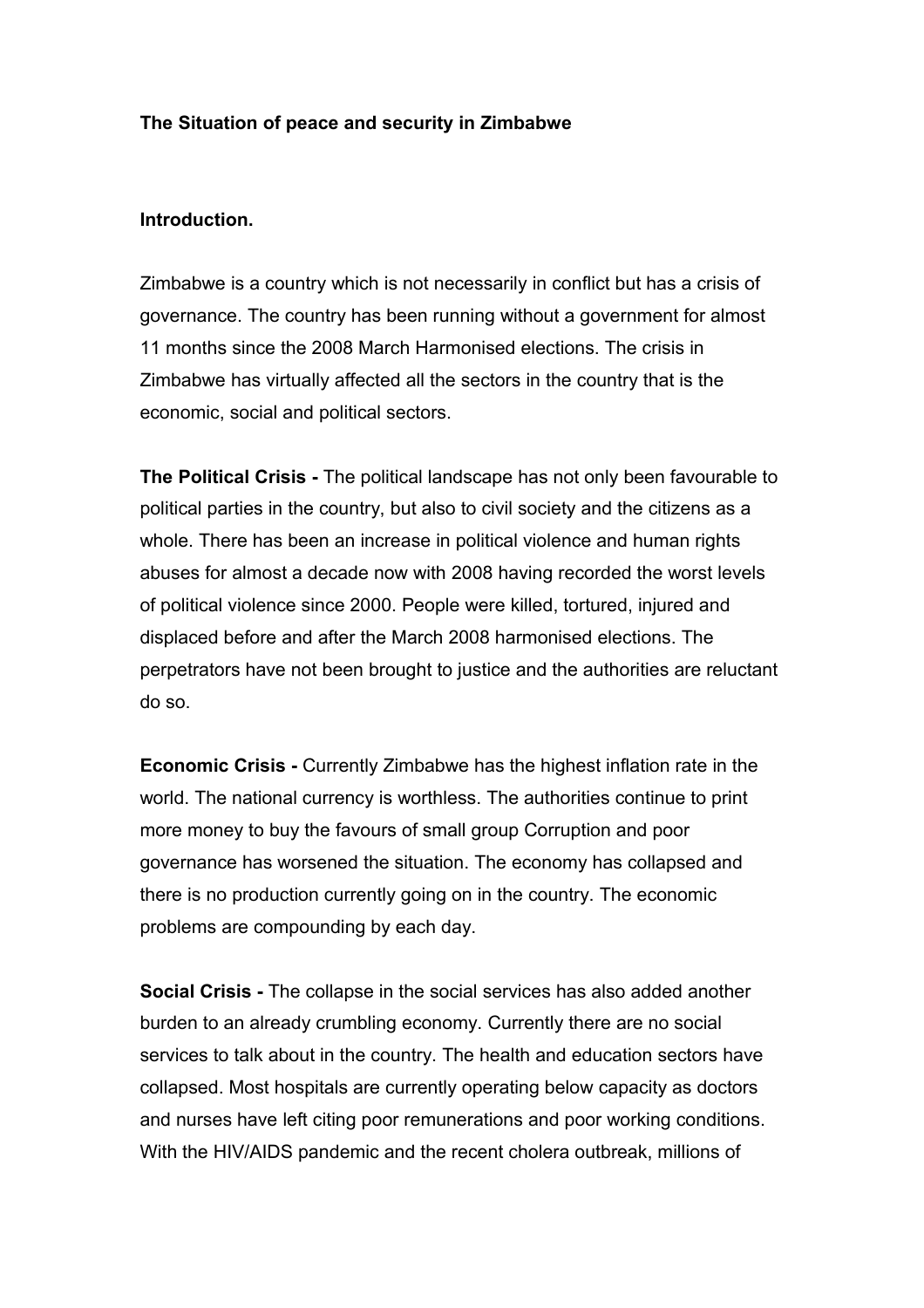people have lost their lives from ailments that could have been avoided if proper measures were to be put in place.

**The humanitarian** - situation in the country is also pathetic. The economic, political and social crisis has left three quarters of the people in need of food aid and medical aide and shelter. People are no longer able to sustain themselves. 80% of the adults are not employed and there is no other source of income available to them. The authorities in Zimbabwe continue to politicise the distribution of food aide and put barriers on the work of humanitarian organisations.

Further the human rights situation continues to deteriorate.

The signing of the Global Political agreement between the three major political parties in Zimbabwe, that is the two Movement for Democratic Change Formations led by Mr Morgan Tsvangirai and Mr Arthur Mutambara and ZANU PF led by Mr Robert Mugabe on the  $15<sup>th</sup>$  of September 2008 brought optimism of an end to political intolerance, human rights violations and the humanitarian crisis; however this optimism has since been shattered by the ongoing impasse among the parties to the agreement. Instead the crisis has increased since efforts to forge a power sharing agreement.

As the human rights and humanitarian situation in Zimbabwe continues to deteriorate, more voices of dissent are coming up to demand an end to the political impasse by the main political parties. Civic groups are taking to the streets to express their discontent. Medical professionals also added their voices to demand reforms in the health sector.

It is appalling to note that the authorities continue to use excessive force against those who want to stand against the repression, a trend that has become increasingly worrying and has left many peaceful protestors severely injured and imprisoned. The authorities continue to target human rights activists for arrest, detention and abductions. Intolerance and harassment of perceived opposition supporters by youth's militia, war veterans, CIO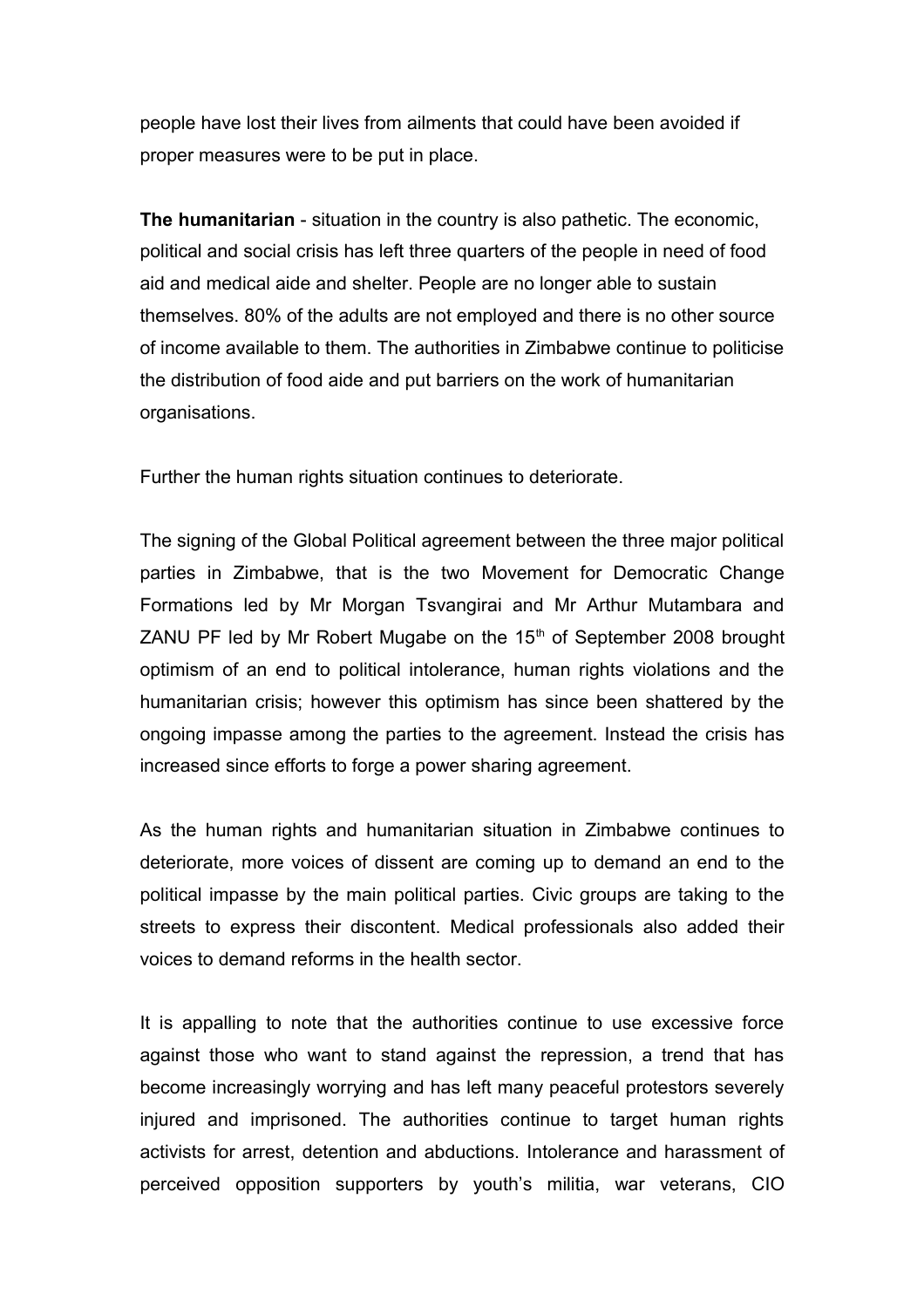operatives, army and the police continue. The recent case of a human rights activist and the Director of the Zimbabwe Peace Project Jestina Mukoko, is worth noting. Jestina was abducted from her home by 15 armed men in unmarked vehicles on the 3<sup>rd</sup> of December 2008. Her whereabouts remained a mystery for 3 weeks. The police and the authorities refused any knowledge about her whereabouts until she was brought before the court facing charges of overthrowing the government. She is not only the recent victim of abduction. Two other members of her organisation were also abducted and so have 14 members of the Movement for Democratic Change, including a two year old child.

The problems bedevilling Zimbabwe have not also spared the security services. There is great discontent among the army and the police. The level of discontent was displayed towards the end of last year when army officers took to the streets demanding reasonable wages and that they be allowed access to their monies in the banks.

After noting some of these challenges facing Zimbabwe, I would conclude that there is a real crisis in Zimbabwe and the authorities have failed in their responsibilities to protect its citizens. The growing discontent among the citizens increases the risk for instability to peace and security.

With an appalling economic situation in a deteriorating human rights situation in Zimbabwe, the questions I would bring to the fore are;

a) What does the future hold for Zimbabwe, especially when the hopes for a new government are shuttered;

b) What actions should be taken by regional and international Bodies like the SADC,AU,UN and EU;

c)What would they do to salvage Zimbabwe that is already on the brink of economic and political collapse?

I would like to agree with Binneh S Minteh, when he says thus; ' Although the principle of sovereignty must be fully upheld by member states of the International Community, it is the responsibility to protect that makes the crisis